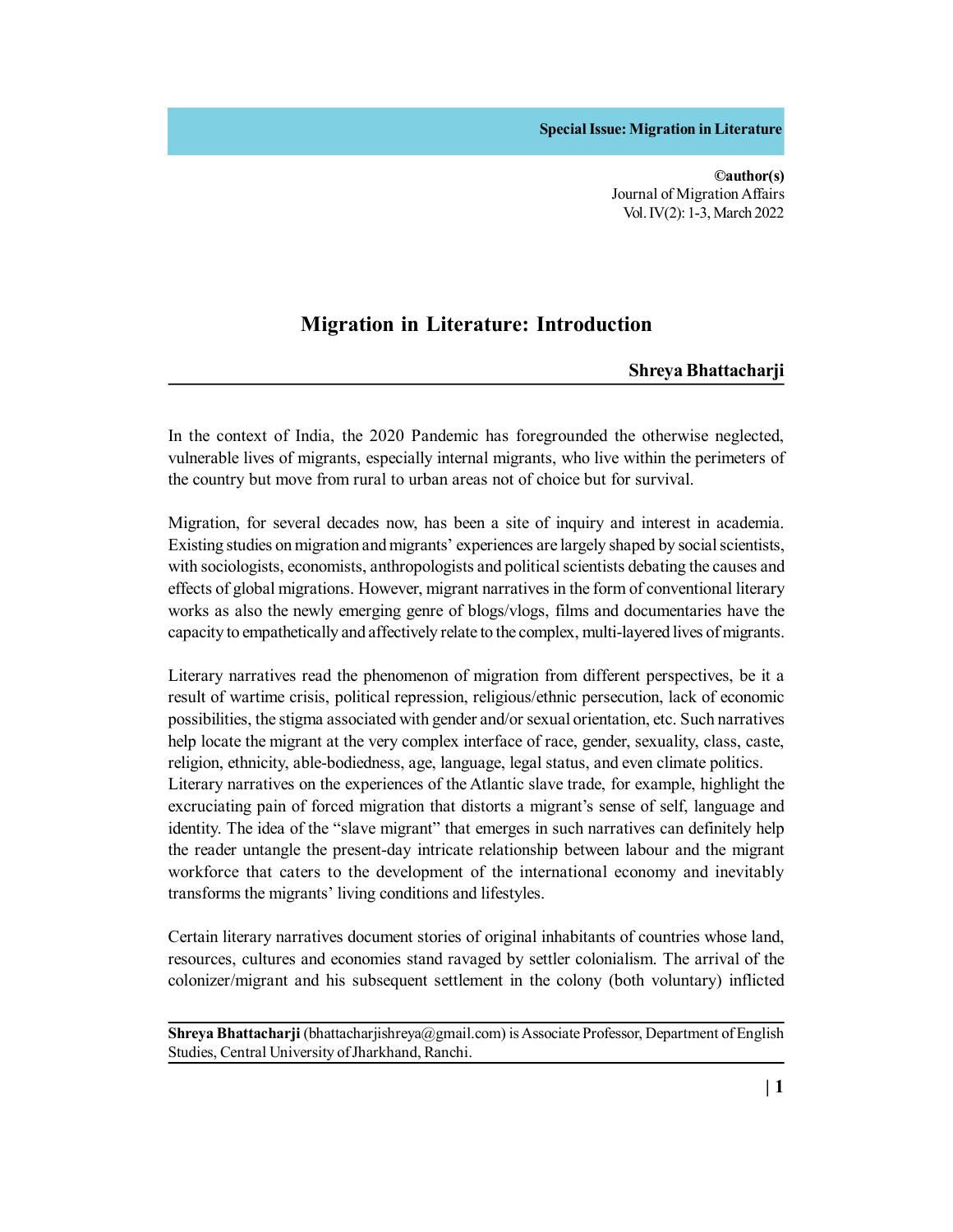## **Journal of Migration Affairs**

immeasurable and often irrecoverable changes in the lives of the indigenous people of the colony/country. Migration, thus, is not unilateral but a phenomenon both multidirectional and inconsistent.

However, migrant narratives can also be sites of resistance and resilience. Such narratives may highlight fusion cultures; interchange of languages and experiences may manifest in cultural artefacts like new forms of music, poetry, food, and new political ideologies, to name but a few.

This Special Issue, titled "Migration in Literature", has aimed to situate on a single platform voices of noted academicians as also budding scholars from across the globe as they discuss and debate the diverse and complex representations of migration in literature.

In her article "Narrating African Migrations: Perspectives and Chronotypes in Narrative Strategies", Annie Gagiano navigates a broad spectrum of African narratives to explore the different forces that drive migrations. She also studies the consequences of such displacements and relocations. Alongside literary narratives, she references scholarly commentaries, which is particularly useful in locating the arguments presented by the discussed African authors through their literary renderings. The article "Head, Adichie and the Patterns of Migration Struggles", co-authored by Okolie and Abonyi, presents a side-by-side analysis of migrations through Bessie Head's *A Question of Power* (2011) and Chimamanda Ngozi Adichie's *Americanah* (2014). It examines, through literal and metaphorical perspectives, the reasons behind as well as the struggles involved in both migrations and border crossings. The article "Roots and Routes: Tracing the Trends of Indo-Fijian Fiction", co-authored by Khemendra Kamal Kumar and Subashni Lata Kumar, chronicles the literature originating from the Indian community of the Fiji Islands. It foregrounds both the diasporic dread and the Indianness, hallmark traits of Indo-Fijian writers. It also examines the colonial struggles of these writers and how it reflects in their works. Sujatha CE, in her article "Migrants from Disparate Terrains: Entangled Identities in *Wide Sargasso Sea*", succinctly portrays the gradual shift in identities taking place in two Caribbean islands, Coulibri and Grandbois, with reference to Jean Rhys' *Wide Sargasso Sea*. A very close textual reading enables the author to not only locate the minute diverse voices in the novel but also to situate those voices onto the socio-cultural and historical realities of the Caribbean islands.

In her article "Silence as a tool of oppression and voice as a tool of resistance as portrayed in select Autobiographies and Memories by migrant women", Syyada Faheem discusses the oft-ignored narratives of migrant women through select texts, namely *The Woman Warrior* (1976) by Maxine Hong Kingston, *I am Malala* (2014) by Malala Yousafzai and *The Last Girl* (2018) by Nadia Murad. This study foregrounds the silenced emotions of the emigrant women belonging to different parts of the world. It not only unfolds the stories of their struggle and subjugation but also reflects upon their resistance and regeneration. In his